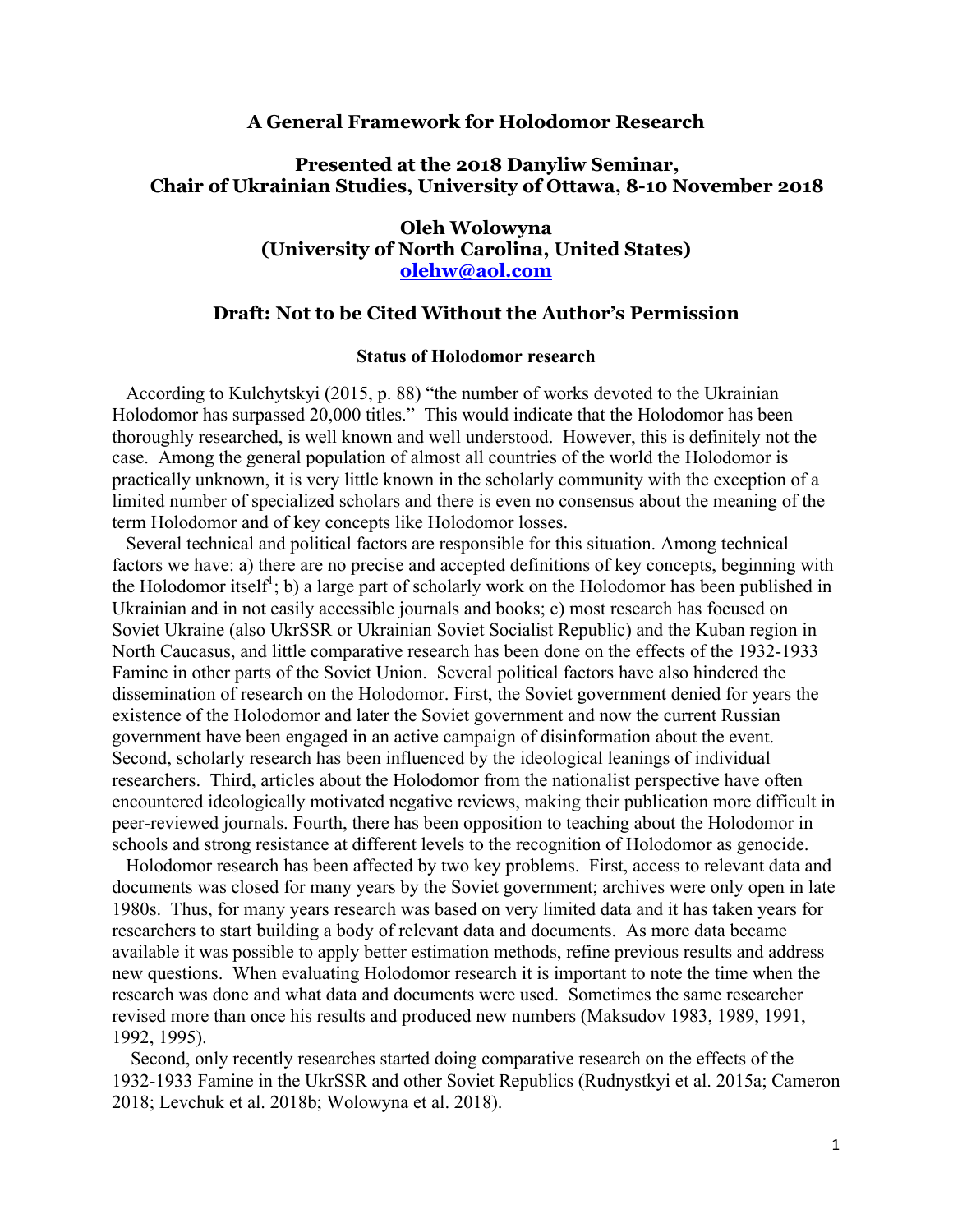Estimates of the number of Holodomor losses vary between 2.6 and 5.0 million, with one outlier of 7 million. Besides disagreements on the definition of "Holodomor losses", there are at least two reasons for this wide range in the estimates of Holodomor losses: a) insufficient data; b) lack of technical expertise. Insufficient data forced researchers to use less adequate methodologies based on untested assumptions. Although now we have almost all the data needed for making reliable estimates of Holodomor losses, some researchers keep using inadequate methodologies due to lack of demographic and statistical expertise. The estimation of Holodomor losses in particular (and famine losses in general) is a demographic problem and demographers have the best qualifications to deal with this technical problem. Other disciplines, like history, can make valuable contributions to the study of the Holodomor by helping validate and/or interpret demographic results, suggesting hypothesis that can be tested with quantified methods or providing documents that may support, invalidate or refine demographic results.

 We suggest that it is time to start a process of synthesis of the current knowledge about the Holodomor and formulate a framework for a more systematic study of this event. This framework can have several purposes: a) evaluate what has been done so far; b) provide guidelines for a synthesis of the accumulated knowledge; c) propose a formal mechanism for testing hypothesis about factors responsible for the Holodomor and a baseline for explaining consequences of the Holodomor; d) pinpoint gaps in the existing knowledge; e) provide a roadmap for future research; f) clarify the role of demography and other disciplines in an intersdisciplinary approach to Holodomor research. The main objective of this paper is to propose the elements of such a framework.

 We limit our analysis to rural areas of Ukraine and to direct losses or excess deaths. The dynamics of the Holodomor and its effects in rural areas are quite different to those in urban areas and need to be analyzed separately. Indirect losses or lost births present research challenges that have not been adequately researched so far.

### **A Framework for Holodomor Research**

 For many years the Holodomor has been researched mainly by historians and demographers. In recent years it has become the subject of research by other disciplines like economics (Naumenko 2018), political science (Rozenas and Zhukov 2018), psychology (Brent 2017), epidemiology (Lumey et al. 2015) and ethnography (Noll 1999). Our framework is focused primarily on the role of demography, but provides the basis for integrating other disciplines, especially history, in an interdisciplinary approach to Holodomor research.

 As a first step, it is important to define the key concepts of Holodomor and Holodomor losses. We define Holodomor as the famine in Soviet Ukraine during 1932-1934<sup>2</sup>. It should be noted that the origin of the term Holodomor is ideological, not scientific. "The writer and civic activist Ivan Drach is usually credited with popularizing the term 'Holodomor' meaning - 'extermination by hunger' – from *moryty holodom*." (Andriewska 2015, p. 15). It has the connotation that the 1932-1933 famine in Ukraine was a man-made famine and that the famine was an instrument of terror against Ukrainians and/or Ukraine. This definition of Holodomor excludes all deaths outside the 1932-1934 period, and other famines like the one in 1921-1923 are not included. It also excludes effects of the 1932-1934 famine outside of Soviet Ukraine.

 The definition of Holodomor has direct bearing on the definition of Holodomor losses and their estimation. Direct losses are deaths caused by or related to the Holodomor, in addition to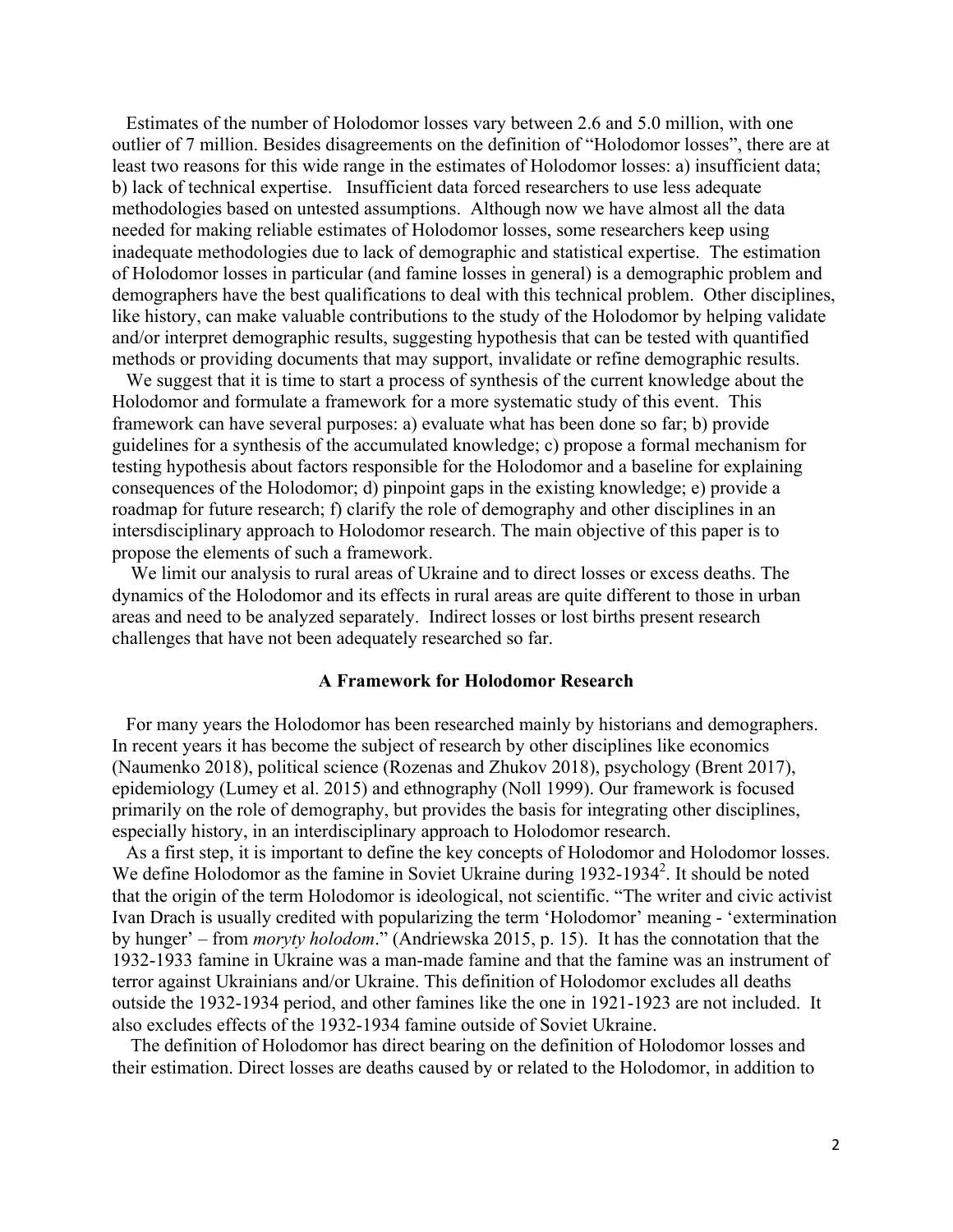expected deaths had there been no famine. They are calculated as the difference between the **actual total** number of deaths and the expected number of deaths had there been no famine.

 The estimation of losses is not easy and requires specialized demographic expertise. In principle, the estimation of the expected number of deaths had there been no famine is not complicated; it can be estimated by extrapolating mortality trends before the Holodomor or interpolating mortality levels on "normal" years before and after the Holodomor. The estimation of the actual total number of deaths during the Holodomor, on the other hand, is complicated due the fact that a very high proportion of deaths were not registered, especially in 1933, and it is not easy to estimate levels of this under registration.

 The best approach for estimating famine loses is based on the methodology of population reconstruction, which consists in making yearly estimates of actual values of the following population components: population, births, deaths and net migrants. This methodology requires a very complete set of data: censuses before the after the Holodomor period, yearly time series of birth and deaths, yearly data on net migration and, in the case of estimations of losses for urban and rural areas, data on reclassification from rural-to-urban and urban-to rural areas. As a first step, all data need to be carefully analyzed and adjustments made whenever necessary. Available data for Soviet Ukraine allow us to apply this methodology and produce fairly accurate estimates of Holodomor losses.

 We propose the concept of famine **losses** as the key organizing variable of the Holodomor Framework. The absolute number of losses may have political and symbolic value, but for analytical purposes it is more useful to use relative deaths, i.e., standardized by population size. For example, if we use absolute numbers of deaths to evaluate the magnitude of a famine, the famine in Communist China caused by Mao's Great Leap Forward acquires extraordinary proportions due to China's extremely large population, while the Armenian famine may seem minuscule given the small population size of Armenia at that time.

 The popular approach of analyzing the Holodomor (or any famine) using absolute or relative (per 1,000 population) numbers of **officially registered** deaths has several problems. Rudnytkyi et al. (2015b) have shown that death registration in Soviet Ukraine experienced high levels of under registration during the Holodomor. This was especially the case in 1933, when more than half of all deaths went unregistered. Thus, by using registered death we underestimate the level of mortality during the Holodomor by an unknown degree. A second problem is that registered deaths contain two kinds of deaths: the "normal" deaths that would have occurred had there been no Famine and the additional deaths caused by the Famine. Losses estimate the number of deaths caused by or related to the famine and, by excluding the "normal" deaths, provide a measure of the net impact of the Holodomor on mortality.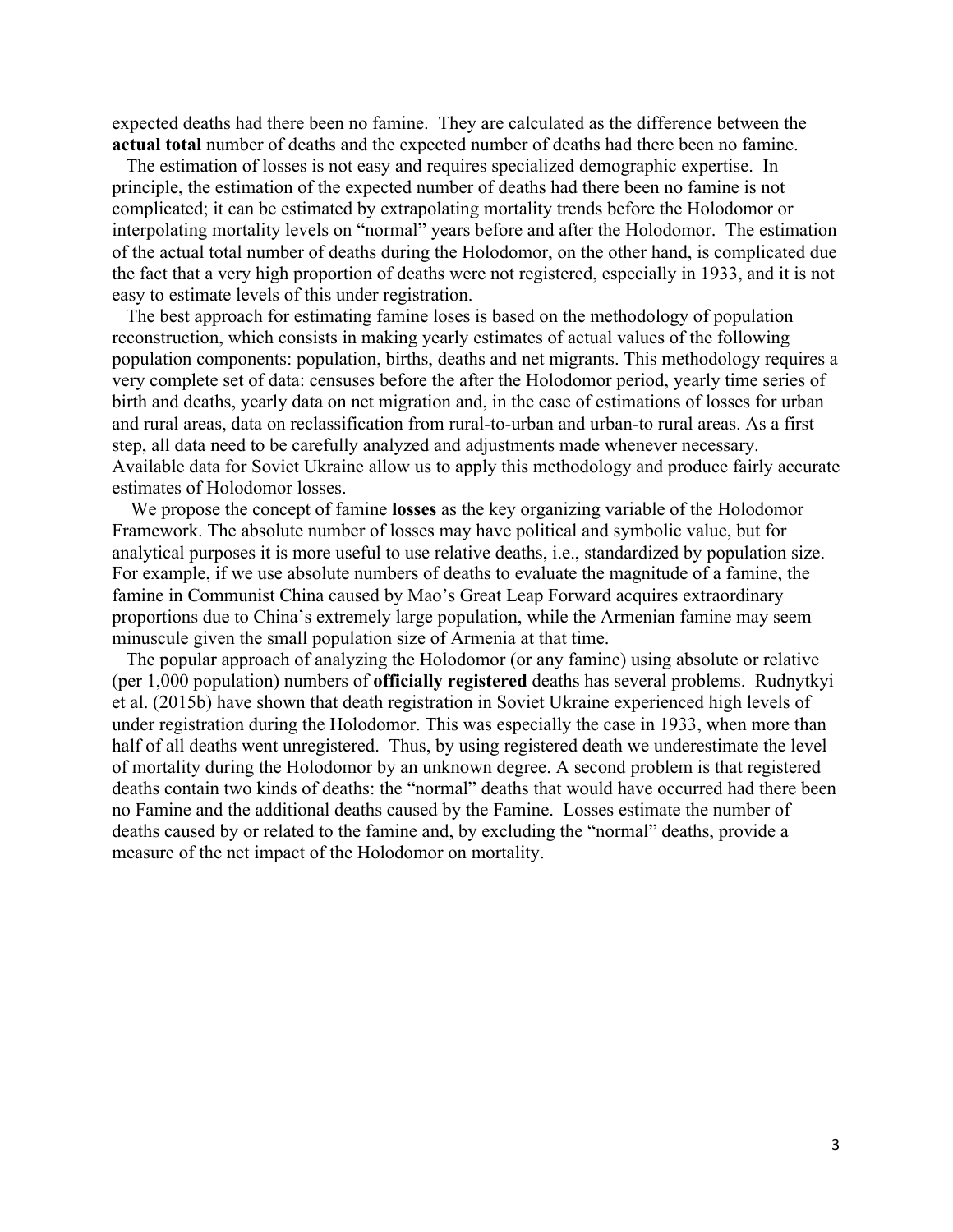

 Figure 1. Numbers of yearly registered deaths and losses (in thousands): Soviet Ukraine 1932-1934

 Figure 1 illustrates the concept of losses, which is often misunderstood. It shows estimated yearly numbers of "normal" deaths and losses for Soviet Ukraine during 1932-1934. We see that in 1932 the number of registered deaths was 668 thousand and the number of losses 250 thousand, while in 1934 the respective numbers were 483 and 168 thousand. In 1933, however, the number of registered deaths was 1.85 million and the number of losses was 3.5 million. This gives us a total of 5.4 million of deaths in 1933 with 66 percent of them not registered.

 There are further complications when using registered deaths instead of losses at the subnational level. First, the proportion of "normal" deaths in the total number of registered deaths varies by region. Second, the level of under registration also varies by region. This is illustrated by the following example. Local vital statistics offices in Soviet Ukraine called ZAKHs, sent every month reports of tabulated registered deaths (as well as births) to their raion office, then consolidated raion reports were sent to the oblast office and consolidated oblast reports were sent to the country's capital Kharkiv.

 Figure 2 shows the percent of rural ZAKHs in each oblast that did not send a monthly report at least one month during 1933. Besides the deaths that were not registered in the submitted monthly reports, data for whole months were missing in all oblasts in 1933. There are very large differences in percent monthly reports missing among the different oblasts, from two percent in Vinnytsia and Odesa oblasts to 22 and 23 percent in Donetsk and Dnipropetrovsk oblasts, respectively. This is clear indication that regional registered deaths were affected by substantial differences in the level of under registration of deaths.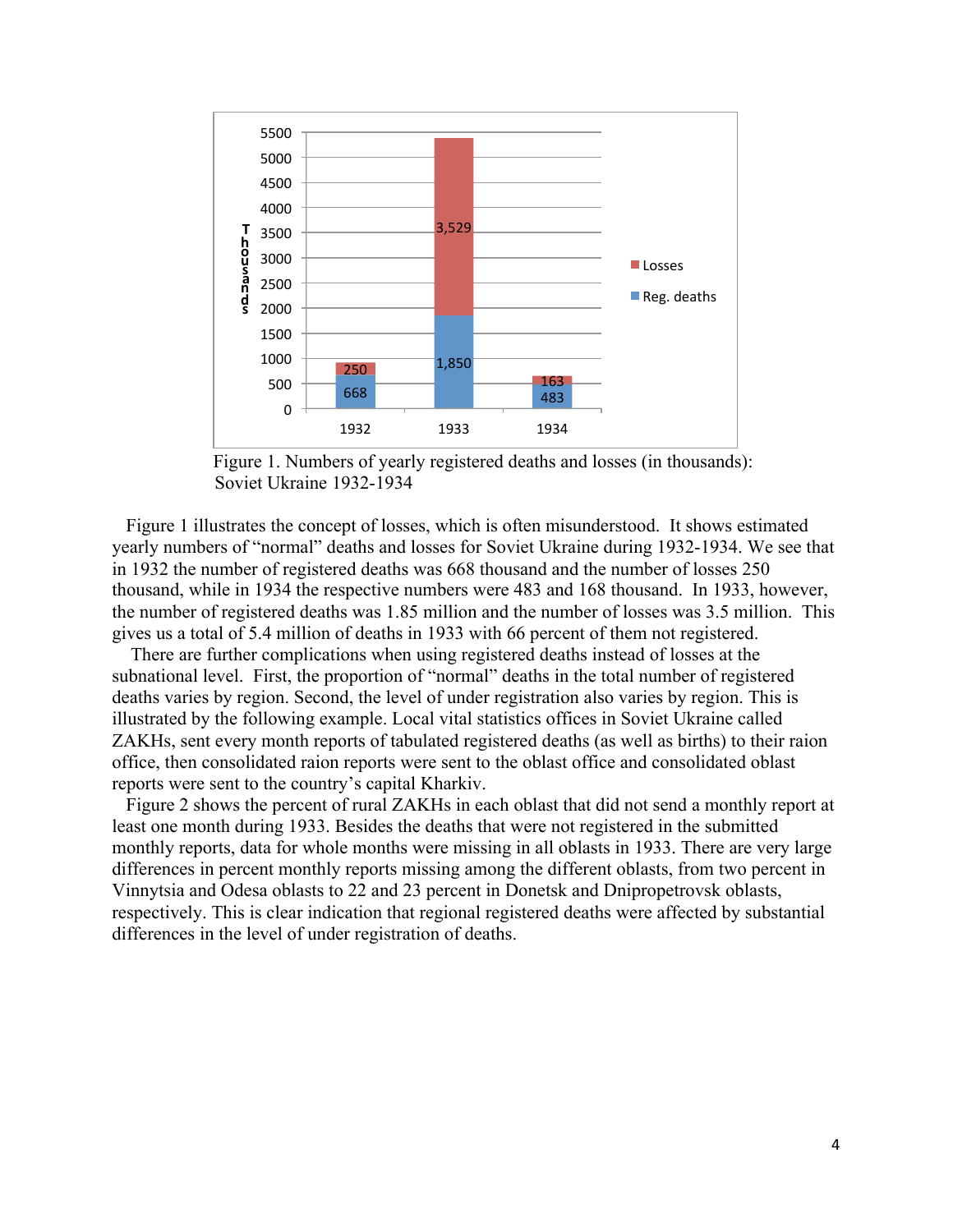

Figure 2. Percent of rural ZAKHs not reporting at least one month in 1933, by oblast

 As mentioned above, losses are measured as the difference between the actual total number of deaths and the estimated number of deaths had there been no famine. The actual total number of deaths is derived from population reconstruction, by adjusting registered deaths for under registration; this eliminates the problem of under registration in registered deaths. By subtracting from the total number of deaths the estimated number of deaths had there been no famine we eliminate the second problems with registered deaths, i.e., that they also capture deaths that would have occurred had there been no famine.

 We divide Holodomor research into three categories or modules: before, during and after the event. The first category addresses the why of the Holodomor, the second the how and the third deals with the consequences of the Holodomor. Thus, the proposed Holodomor Framework consists of three modules composed of: a) causal factors and historical processes; b) demographic description and analysis; c) consequences of the Holodomor.

 It is useful to elaborate first the second module before describing the whole Framework. The key variable of the second module is direct losses disaggregated by different geographic units, subpopulations and characteristics. Using the population reconstruction method and other demographic techniques, we calculated a detailed set of estimates of losses in Soviet Ukraine for different subpopulations and by different characteristics (Figure 3). Starting at the national level with estimates of losses by urban and rural areas, we estimated losses by oblasts and then by raion (Rudnydtskyi et al. 2015b; Wolowyna et al. 2016; Levchuk 2018a). In most of these cases we disaggregate these losses by year, sex and age. A second elaboration of losses is in terms of subpopulations like nationality. A third dimension is the analysis of the monthly dynamics of losses in 1933, as there was a sudden and steady increase in mortality during the first half of 1933 (Wheatcroft 1990; Kulchytskyi 2008; Wolowyna 2018).

### **Categories of Famine Losses**

Geography: - Urban - rural areas - Ukraine, oblasts, raions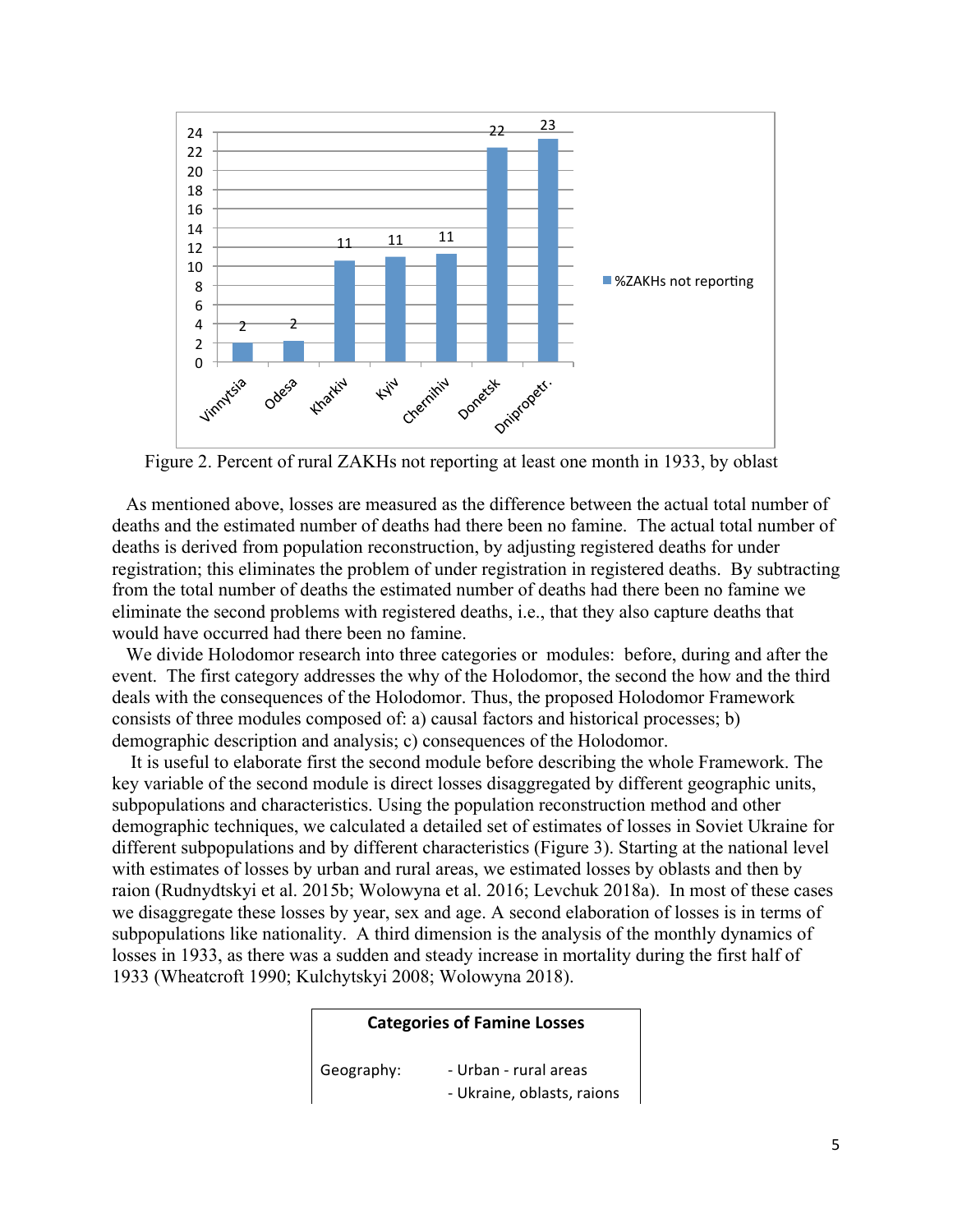|                                   | .               |
|-----------------------------------|-----------------|
| Monthly during first half of 1933 |                 |
|                                   | - nationalities |
| Characteristics:                  | - age and sex   |

**Figure 3 Second module of the Framework**

 This detailed elaboration of losses by different subpopulations, categories and levels of geography has several benefits: a) it quantifies the effects of the Holodomor according to structural dimensions; b) provides a detailed picture of these effects at different geographical levels and for different subpopulations; c) allows for connections with historical factors and processes proposed as causes of the Holodomor. In the first case one structural dimension is geographic-administrative structure of the country; d) provides a platform for analyzing consequences of the Holodomor.

 We start by estimating losses for urban and rural areas of the country. The estimations at the oblast level are based on the national estimates and are made consistent with national totals. The same applies to losses at the raion level. Estimation of losses for different subpopulation follows the same principle: a) losses as a lower level are based on losses at the previous higher level; b) losses at the lower level are adjusted to totals at the respective hither level.

 This hierarchical approach to the estimation of losses is also consistent with statistical principles. In general, by using estimates at higher levels of aggregation to make estimates for lower level units we maximize the reliability of the lower level estimates. For example, estimates of losses by oblasts based on estimates for the whole country tend to be more reliable than independently derived estimates for each oblast.



**Figure 4. Structure of the Holodomor Framework**

 The structure of the Framework is presented in Figure 4. Variables in module 1 are linked with variables in module 2, and variables in module 2 are linked with variables in module 3. All variables in the first module can be linked to relevant losses in the second module. Consequences of the Holodomor in the third module can be linked to respective losses in the second module. Thus, losses are dependent variables linked to causal variables as independent variables in the first module; variables measuring consequences of the Holodomor in the third module are dependent variables, with losses being the key independent variable.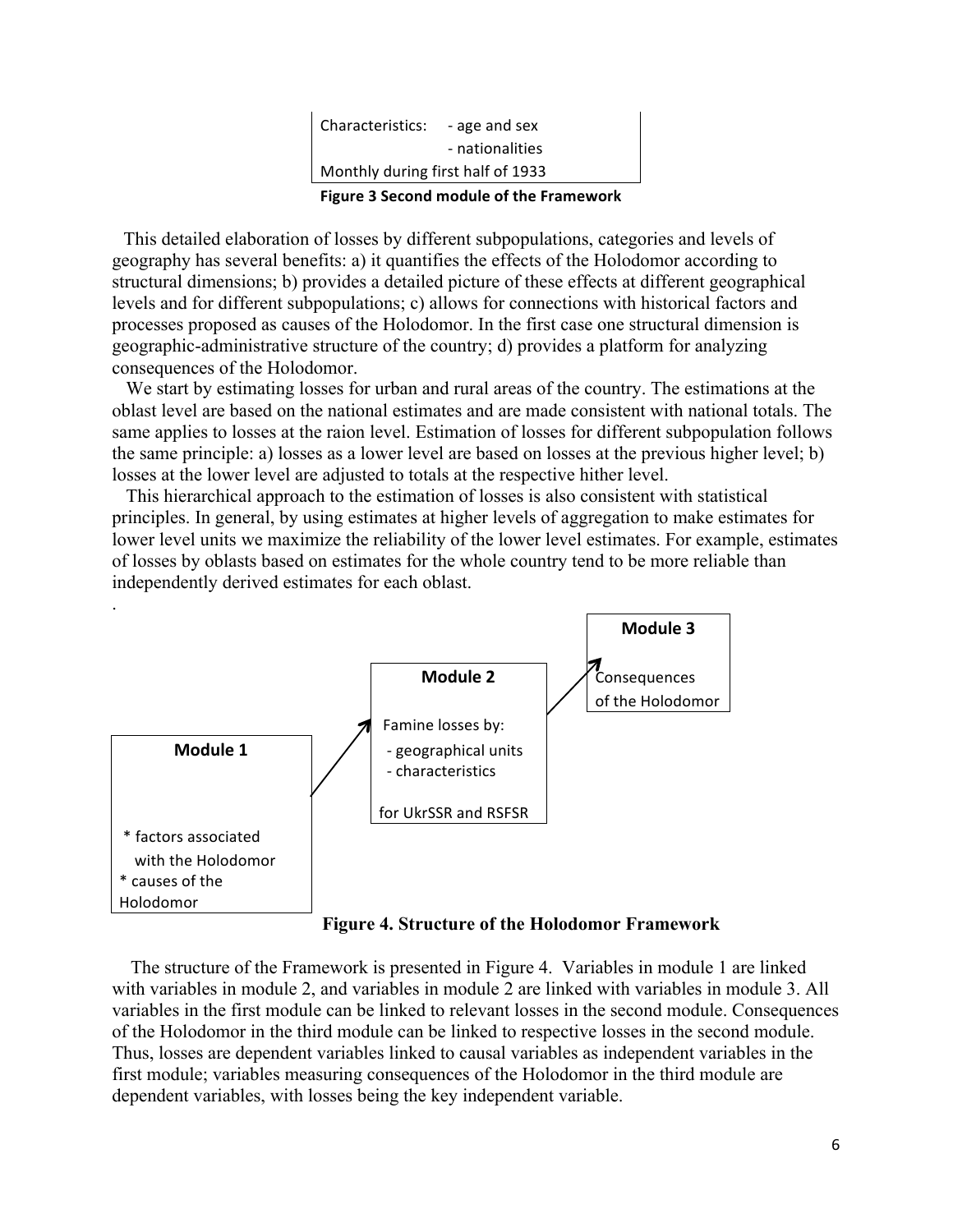A mathematical formulation of the Framework consists of two types of formulas:

Modules 2 and 1:  $f(\text{losses}) = (\text{natural variables}, \text{polritical variables}, \text{controls})$ Modules 2 and 3: f(consequences) = (losses, other variables)

 There is an extensive literature on the causes of the Holodomor (Mace 1986; Conquest 1986; Viola 1996; Davies and Wheatcroft 2009; Martin 2001; Kulchytskyi 2007; Kondrashyn 2008, 2011; Graziosi 2005; Hrynevych 2008-2012; Shapoval 2007; Werth 2008). These causes or factors can be classified into two types: a) short- and long-term factors; b) natural and political factors.

 Short-term factors refer to events in the late 1920s and early 1930s, while long-term factors take the causal antecedents to 1919. Among short-term factors related to the Holodomor researchers have analyzed collectivization, mismanagement related to collectivization, excessive grain requisitions, confiscation of food, climatic factors, closing of borders, measures to limit internal migration, "black boards", resistance and repressions, the "nationality" factor, selective distribution of food "assistance" in 1933, etc.

 Graziosi (2005), Applebaum (2017) and others have formulated the hypothesis that the root causes of the Holodomor can be found in 1919. Peasant rebellions fighting grain requisitions and collectivization imposed by the Bolsheviks culminated in 1919. Although the Bolsheviks eventually defeated the Ukrainian government and occupied Ukraine, the memory of these rebellions and the threat of Ukrainian nationalism to the Soviet Union and the Communist movement were not forgotten by Stalin. According this hypothesis, these rebellions influenced Soviet policies in the 1920s and played a significant role in the 1932-1934 famine. As stated by Graziosi (2009, p. 8), "… in 1930 the Ukrainian GPU noted that the villages leading the resistance against collectivization were often the same that had distinguished themselves in 1905 or had produced before 1917 an abnormally high proportion of socialist cadres."

 The classification of factors responsible for the Holodomor into natural and political is at the core of the ideological dispute among two major camps of scholars. These camps are characterized by two main perspectives on the 1932-1934 Famine, that have been labelled 'manmade on purpose' and 'man-made by accident' (Wheatcroft 2018). The fist perspective argues that after a generalized Famine during most of 1932, affecting different parts of the Soviet Union, the Famine became a weapon of terror towards the end of 1932 and during the first half of 1933, targeting Soviet Ukraine and Ukrainians in North Caucasus (Graziosi 2005; Kulchytskyi 2007; Applebaum 2017).

 The second perspective relies mainly on economic factors like collectivization, excessive grain procurement targets, mismanagement, reckless ambitiousness and inexperience of Soviet leaders, with climatic factors playing a contributing role, as causes of the 1932-1933 famine (Kondrashin 2008, 2011; Davis and Wheatcroft 2009; Tauger 2001).

 Graziosi (2005) labels these camps as A and B people. A people "… support the genocide thesis and see in the Famine an event artificially organized in order to: a) break the peasants and/or alter (destroy) the Ukrainian nation's social fabric, which obstructed the transformation of the USSR into a despotic regime". B people "…though fully recognizing the criminal nature of Stalin's policies, deem it necessary to study the Famine as a "complex phenomenon", in which many factors, from the geopolitical situation to the modernization effort, played a role alongside Moscow's intentions and decisions" (p. 68).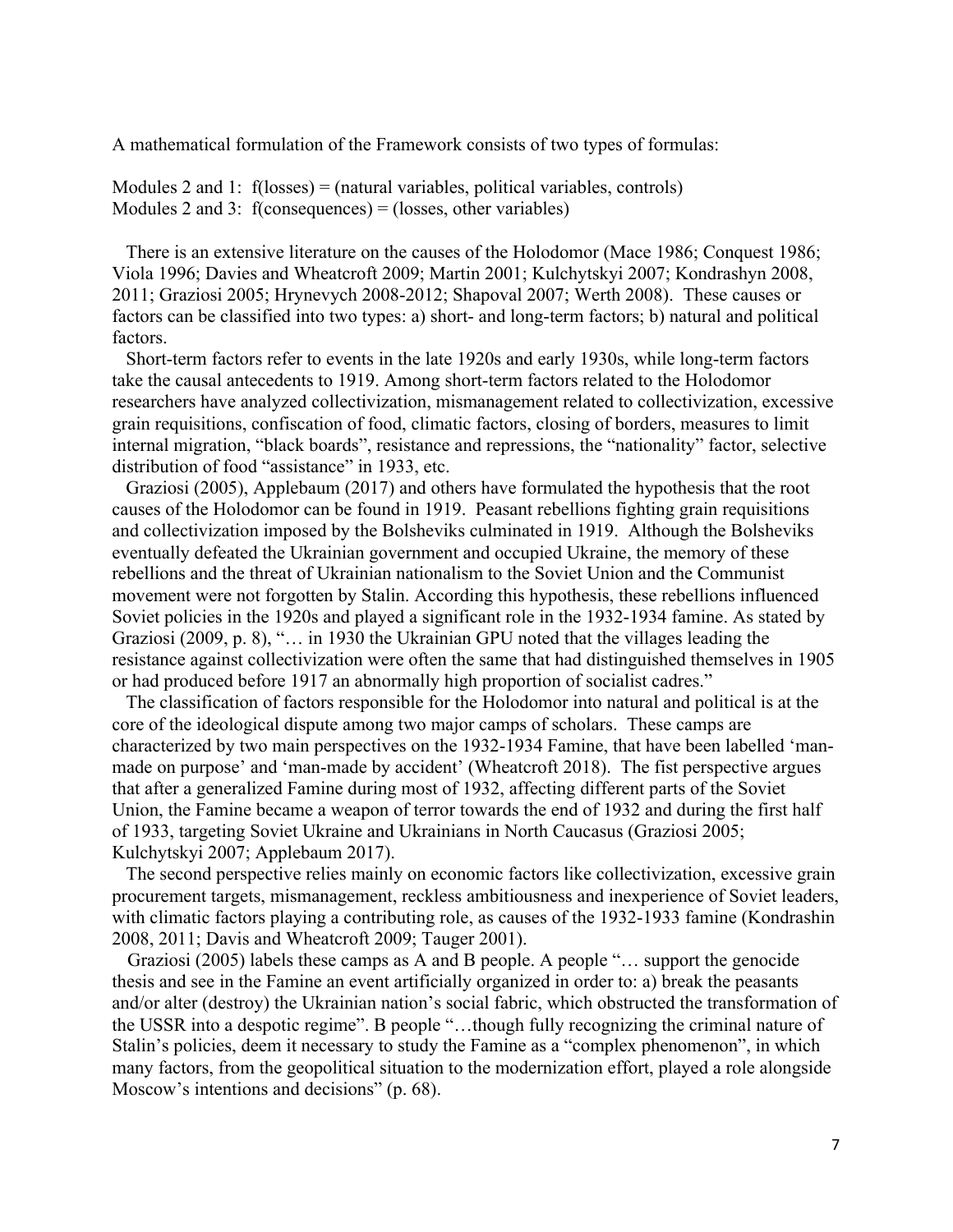We use the Framework to illustrate how one can deal with these issues. First, we show examples of how the Framework provides tools for testing hypothesis about long-and short-term causes of the Holodomor, and then how we can address the natural vs. political causes of Holodomor controversy.

 The Framework allows one to test hypothesis or statements based on different causes of the Holodomor using estimates of losses and maps of these losses at the oblast or raion levels. For example, one can infer from the long-term hypothesis that a map of raions by levels of peasant rebellions going back to 1917-1919 should be similar to a map depicting raions by levels of Holodomor losses in 1933. We already have a map of raions by level of losses in 1933 (Levchuk 2018a) but an equivalent map of peasant rebellions is not available, as the relevant data is quite limited so far. Data on peasant rebellions presented by Viola (1996) are for all of Ukraine; recent work by Krutsyk (2011) and Patryliak (2012) has produced some data at the subnational level but more work is needed. Such a map, together with the map of losses, could provide a test of this hypothesis.

 Another example is our analysis of 1932-1934 rural losses by oblast. We show that different sets of economic and political factors explain some of the differences in levels of oblast losses (Wolowyna et al. 2016). Values of single factors do not seem to have high correlations with oblast or raion-level losses, and the same goes for respective maps. This indicates that an explanation of the Holodomor requires a multivariate approach, with losses as the dependent variable. An important contribution of the Framework is that loss estimates at the subnational level and/or by certain characteristics, provide dependent variables for testing different explanatory hypotheses about the Holodomor.

The 'man-made by accident' group of researchers of the Holodomor tends to focus on natural factors and ignores or downplays political factors, while the 'man-made on purpose' camp takes the opposite view. It is difficult to reconcile these two perspectives because often researchers start with ideologically preconceived positions. For example, Davis and Wheatcroft (2004, 2009) document extensively in their writings political factors with statistics and quotes from official documents, but when they summarize their position on the causes of the Holodomor they adopts the 'man-made by accident' position and ignore or reject the political factors they document in detail.

 In a pioneering paper Graziosi (2005) points out two issues that may help find a unified explanation of the Holodomor. First, A people focus on UkrSSR and the Kuban okruh in North Caucasus while B people focus on the pan-Soviet famine. Second, it is important to separate the 1931-1932 'spontaneous' famines …from the post- September 1932 Famine, which took on such a terrible features not least because of human decisions." (Graziosi 2009, p.70).

We have followed up on both of these suggestions and, in addition to estimates of losses in UkrSSR, we have estimated losses for all Soviet Republics and regions of RSFSR. This requires adding to module 2 of the Framework losses for regions of RSFSR similar to losses for UkrSSR (Figure 4).

 The Framework also suggests a strategy for dealing with the natural vs. political factors controversy. The strategy consists in: a) comparing losses of oblasts in UkrSSR with losses of regions in RSFSR and proposing explanations for the higher losses in Soviet Ukraine than in RSFSR; b) comparing losses of Ukrainians with losses of other minorities in UkrSSR and explaining why Ukrainian's have higher losses than all the other nationalities. 'Natural' variables like collectivization, mismanagement, grain requisition and weather are present in regions of both countries, but political factors like resistance and repressions, closing of borders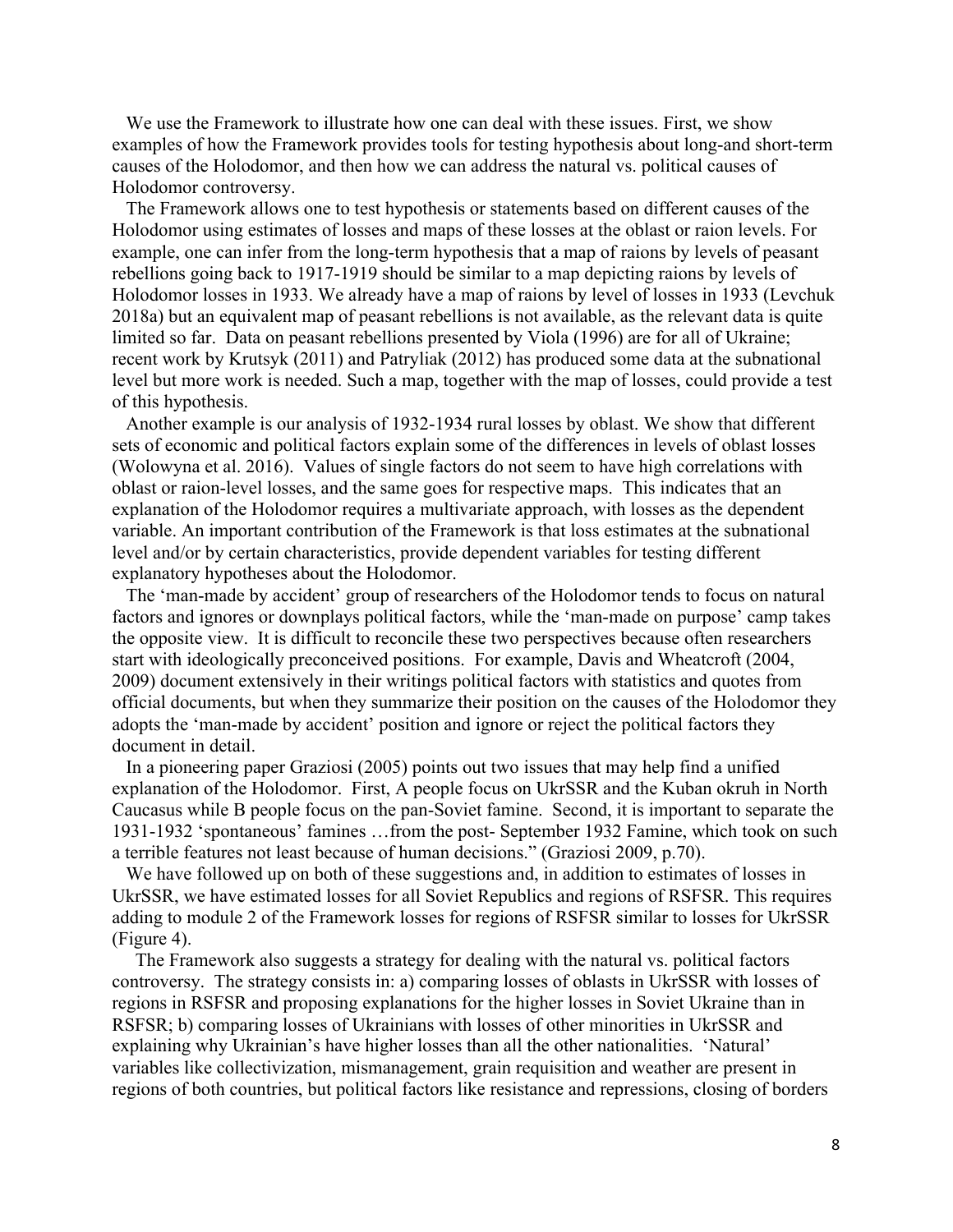and searches for grain with food confiscation are absent or less intensive in many regions of RSFSR (Levchuk et al. 2018b).

 Another example is the surge in rural mortality during the first half of 1933. A detailed analysis of monthly rural relative losses during the first half of 1933 shows that in all oblasts of Ukraine and in some regions of RSFSR there was a sudden and sustained increase in these losses. However, rates of increase of these losses varied extensively among regions. In all of these cases there were natural factors present, but in some regions of RSFSR there were no political factors present. We show that the presence of political factors is directly related to the slope of the relative losses, i.e., the presence and intensity of political factors is positively correlated with higher slopes (Wolowyna 2018).

 The second module of the Framework provides a platform for exploring consequences of the Holodomor. Several disciplines have proposed hypothesis about long-term consequences of extreme famine. One example is the hypothesis that exposure to extreme famine during pregnancy increases the probability of occurrence of diabetes type 2 later in life. Based on preliminary estimates of 1933 losses for several regions of Ukraine, Lumey et al (2015) have provided statistical evidence for this hypothesis. Using our more precise estimates of losses at the raion level for the whole country Lumey (2018) proposes to verify and extend this study.

 Political scientists have shown that States use repression to enforce obedience, and that repression – especially if it is violent, massive and indiscriminate – often incites opposition. Using our estimates of Holodomor losses at the raion level as an indicator of mass repression, Rozenas and Zhukov (2018) have linked this data with voting behavior in Soviet Ukraine and independent Ukraine to test these apparently contradictory hypotheses.

 Losses at the oblast and raion levels in Module 2 provide the basis for exploring a variety of consequences of the Holodomor. An important hypothesis currently explored by researchers is the breakdown of traditional Ukrainian rural way of life, traditions and culture (Noll 1999). Stasiuk (2008) suggests that:

 "Collectivization and the Holodomor of 1932–33 also led to another negative change: the destruction of the family. First of all, an immense number of families were broken up. Some family members who were deported left behind small children and elderly relatives unable to work and fend for themselves. Thus, one more family tradition that had existed prior to collectivization and the Holodomor was disappearing: care for the elderly. Second, able-bodied men and women left their families to search for food" (p. 10).

More generally "In the late 1920s and early 1930s, Ukraine's rural regions were rendered so lifeless, both physically and morally, that they were powerless to mount resistance. The entire value system of the Ukrainian people was deformed, and age-old customs and traditions were eliminated by force" (Stasiuk 2008, p. 13).

 Some researchers have suggested that the Holodomor was instrumental in the development of a Russified, post-Soviet society in the region of Donbas in Eastern Ukraine, with district social and psychological characteristics. Some go as far as suggesting that the root cause of the current war in Eastern Ukraine can be traced to the consequences of the Holodomor. (Horyn 2015; Sobol 2003). As can be seen in the Map, raions with the highest rural losses in 1933 are in the Southern and central parts of Kyiv and Kharkiv oblasts, not in the Donbas area. The Framework provides the means to verify these hypotheses and, based on our estimates of 1933 losses at the rarion level, it is quite possible that they may have to be modified.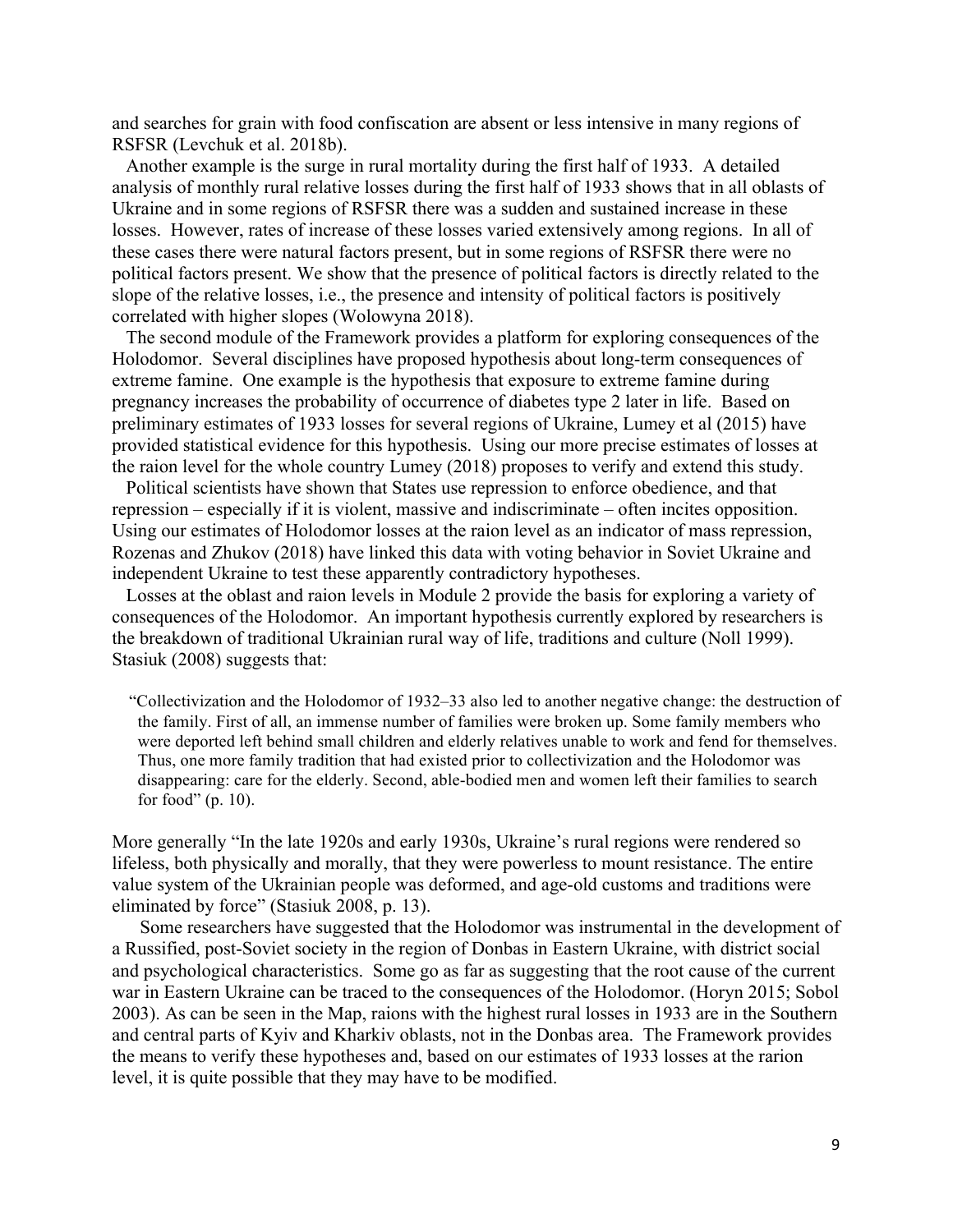

 The Framework provides a structured way of testing these hypotheses. Such tests would consist of the following steps: a) develop quantifiable proxies of the variables related to these hypotheses; b) collect data for these proxies; c) test relationships of Holodomor losses at the subnational level with the hypothesized consequences of the Holodomor.

### **Interdisciplinary approach to Holodomor research**

 When we started our research on the demography of Holodomor, we soon realized that it was impossible to understand the demography of the Holodomor without the help from other disciplines, especially history. First, a review of the literature revealed that a large proportion of Holodomor research was done by historians. Second, many historians attempted to do demographic analysis of the Holodomor with varying degrees of success. Third, part of demographic research of the Holodomor relies on historical research. Fourth, in some cases it is difficult to understand demographic results without historical input. For all these reasons, in order to do a better job on the demographic perspective of the Holodomor, it is important to have input from historians. We started a formal collaboration with historians, have two published articles with historians as collaborators (Wolowyna et al. 2016; Levchuk et al. 2015) and are working on other collaborative articles.

 This strategy is not without its difficulties. Each discipline has its own modus operandi, methods, vocabulary, standards, and sometimes it is not easy to find common ground and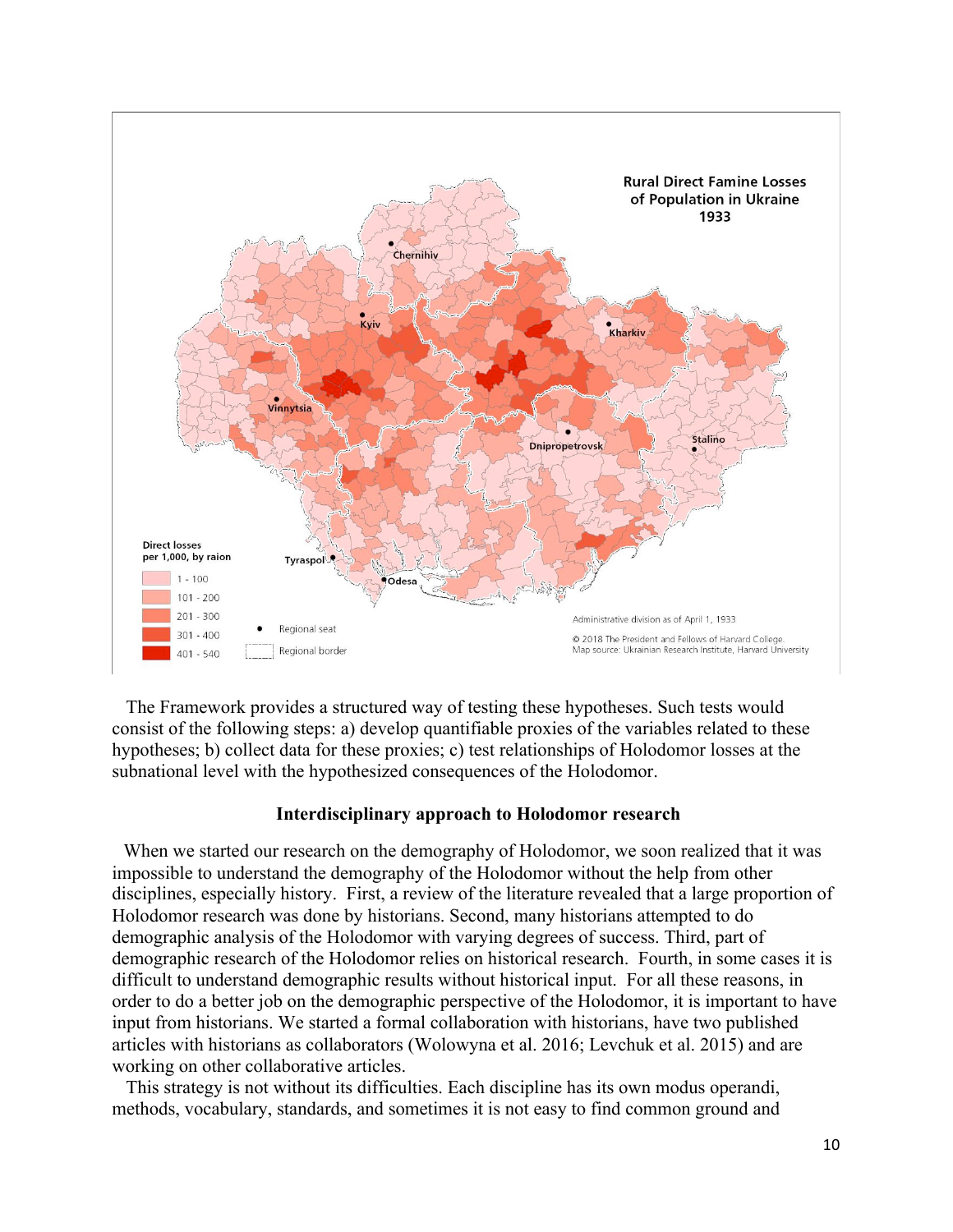communicate effectively. However, our experience shows that the advantages outweigh the disadvantages. We first summarize the advantages of a combined demography-history research approach and then provide some specific examples where this strategy produced important results.

## *Contributions of demography to history*

\* Evaluate historical statements or hypothesis: higher Holodomor losses are expected in the grain-growing regions of Soviet Ukraine.

\* Suggest research questions for historians: why non-grain growing regions in UkrSSR experienced higher losses than grain-growing regions.

\* Provide quantitative tools that refine or disprove historical statements: need to complement absolute numbers of losses with relative losses (standardized by population), especially for comparative research.

\* Confirm quantitatively historical statements: Ukrainians experienced higher Holodomor losses than other nationalities in Soviet Ukraine.

\* Clarify key concepts, like the difference between death certificates and aggregated reports of registered deaths.

# *Contributions of history to demography:*

\* Provide explanations of demographic results: help explain diversity of raion-level losses.

\* Suggest hypothesis or problems for demographic research: quantify in terms of losses the relationship between industrial structure of cities and systems of food rations.

\* Provide official archive documents in support of demographic analysis: document peasant rebellions, in order to test their relationship with raion-level losses in 1933.

## *Debunking Soviet and Russian disinformation and historical "facts":*

\* The 1932-1933 Famine affected the whole Soviet Union and everybody suffered: a) Our estimates of losses by Soviet Republics showed large variation in the level of losses among the different Soviet Republics, from 0.6 percent of the total 1933 population for the Transcaucasus Republics (Georgia, Armenia and Azerbaijan) to at least 23 percent for Kazakhstan (Rudnytskyi et al. 2015).

b) We have also shown that all parts of Soviet Ukraine were seriously affected by the Famine, albeit at different levels, but only a limited number of regions in RSFSR were significantly affected by the Famine (Wolowyna et al. 2016; Levchuk et al. 2018b).

\* It is impossible to estimate exactly the number of Holodomor losses due to incomplete and unreliable data:

This is incorrect for several reasons: a) we have managed to collect almost 100 percent of all the demographic data needed to estimate Holodomor losses, and have all the necessary elements to make estimates of losses based on the most accurate methodology, i.e., population reconstruction; b) it was recognized in the Soviet Union that the UkrSSR had the best demographic data among all Soviet Republics in the 1920s and early 1930s; c) although some of the demographic data was falsified (the 1939 census, for example), many of the demographic data were of good quality. Some of the errors were not intentional but due to normal problems in demographic data, like under registration of births and deaths in years outside the Holodomor period (1932-1934) and under-counts in the 1926 and 1937 censuses.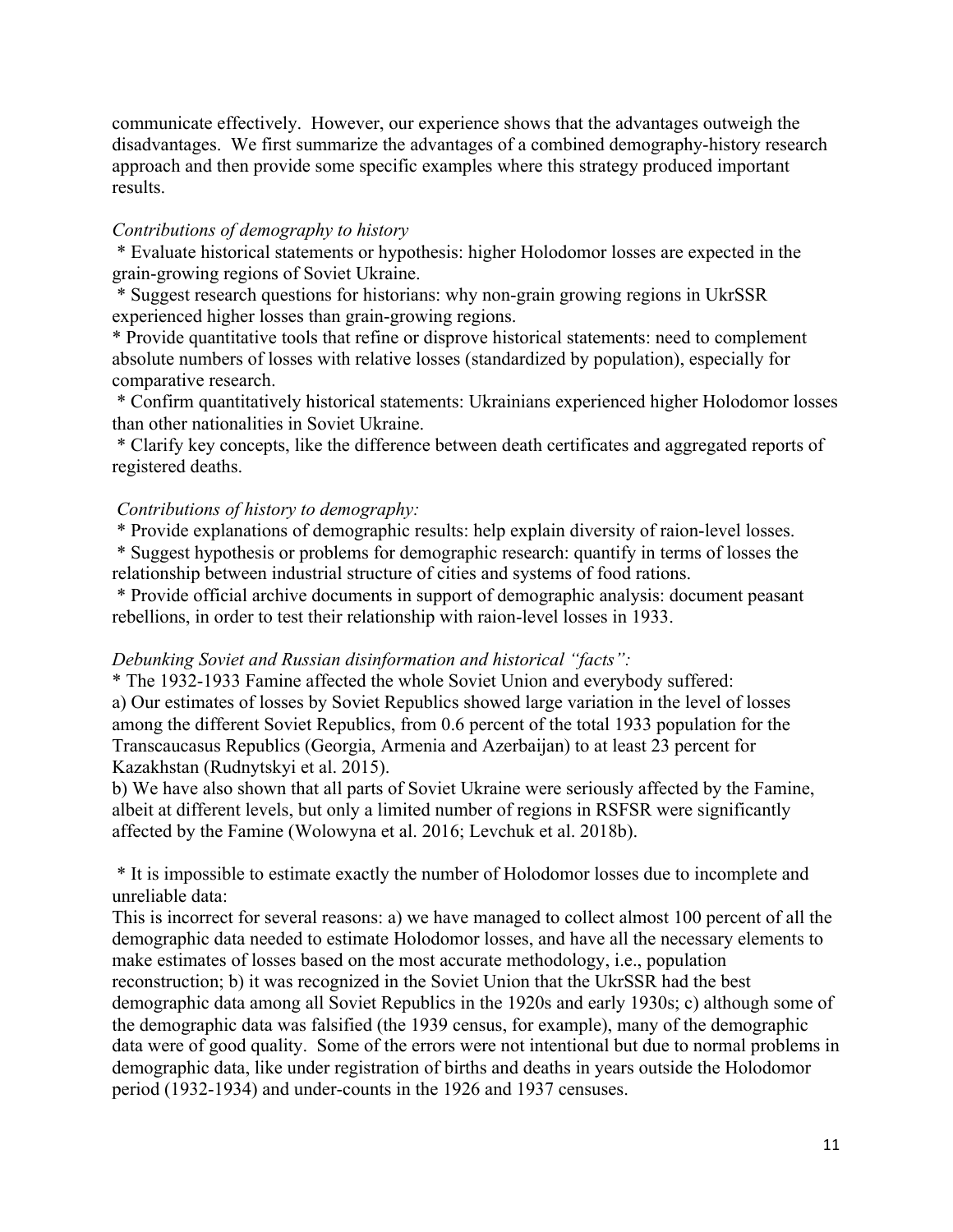Our estimate of 3.9 million direct losses for Soviet Ukraine is not perfect. The near completeness of the data used, careful evaluation of the quality of the data and their adjustment where warranted, combined with the methodology of population reconstruction, allow us to state with high probability that this estimate is within a  $+/-10$  percent of margin of error.

\* Holodomor affected almost exclusively rural areas:

 Although the bulk of Holodomor losses occurred in rural areas, urban areas were also affected by the Famine. Of the 3.9 million of total losses, almost 400 thousand were urban losses, equivalent to four percent of the 1933 urban population. Large segments of the urban population had no food rations and were at risk of starvation similar to that of many rural inhabitants.

\* Ukrainians were the main target of the Holodomor:

 Our estimates of losses by nationality indicate that this statement is not totally accurate. Overall, 1933 losses for Ukrainians in rural areas were twice as high as losses for all the other nationalities combined, but other nationalities were also affected by the Holodomor. In terms of percent of 1933 relative rural populations, losses for Ukrainian were 16 percent, Poles 9 percent, Russian 8 percent, German 7 percent and Jews 4 percent. Thus, all nationalities living in rural Ukraine were affected by the Holodomor but Ukrainians suffered the most. Now we are working with historians to try to explain these differences.

 This is a first attempt to provide a formal structure for Holodomor research. A key characteristic is an interdisciplinary approach. Although history is the obvious candidate for a close collaboration, examples from other disciplines show that this framework would profit from a more generalized formulation that encompasses other disciplines.

### **Notes**

<sup>1</sup> As an example, Kulchytskyi's quote about a "Ukrainian" Holodomor implies that there is more than one Holodomor. A second example is the decree by President Kuchma designating the fourth Saturday of November as a day to commemorate "the victims of the *Holodomors* and political repression."

 $2$  Two types of famine-related losses have been proposed by demographers, direct and indirect. <sup>3</sup>We have shown that there were also Holodomor losses in 1934.

<sup>4</sup> A more comprehensive model should also consider indirect losses but this will be dealt with at a later stage.

#### **References**

Andriewska, O. 2015. "Towards a decentred history: the study of the Holodomor and Ukrainian bibliography." In A. Makukh and F. E. Sysyn (eds.), *Contextualizing the Holodomor: The Impact of Thirty Years of Ukrainian Famine Studies*. Edmonton: Canadian Institute of Ukrainian Studies Press.

Brent, B. 2017. "Intergenerational Perceptions of Mass Trauma's Impact on Physical Health and Well Being". *Psychological Trauma Theory Research Practice and Policy* 10(1).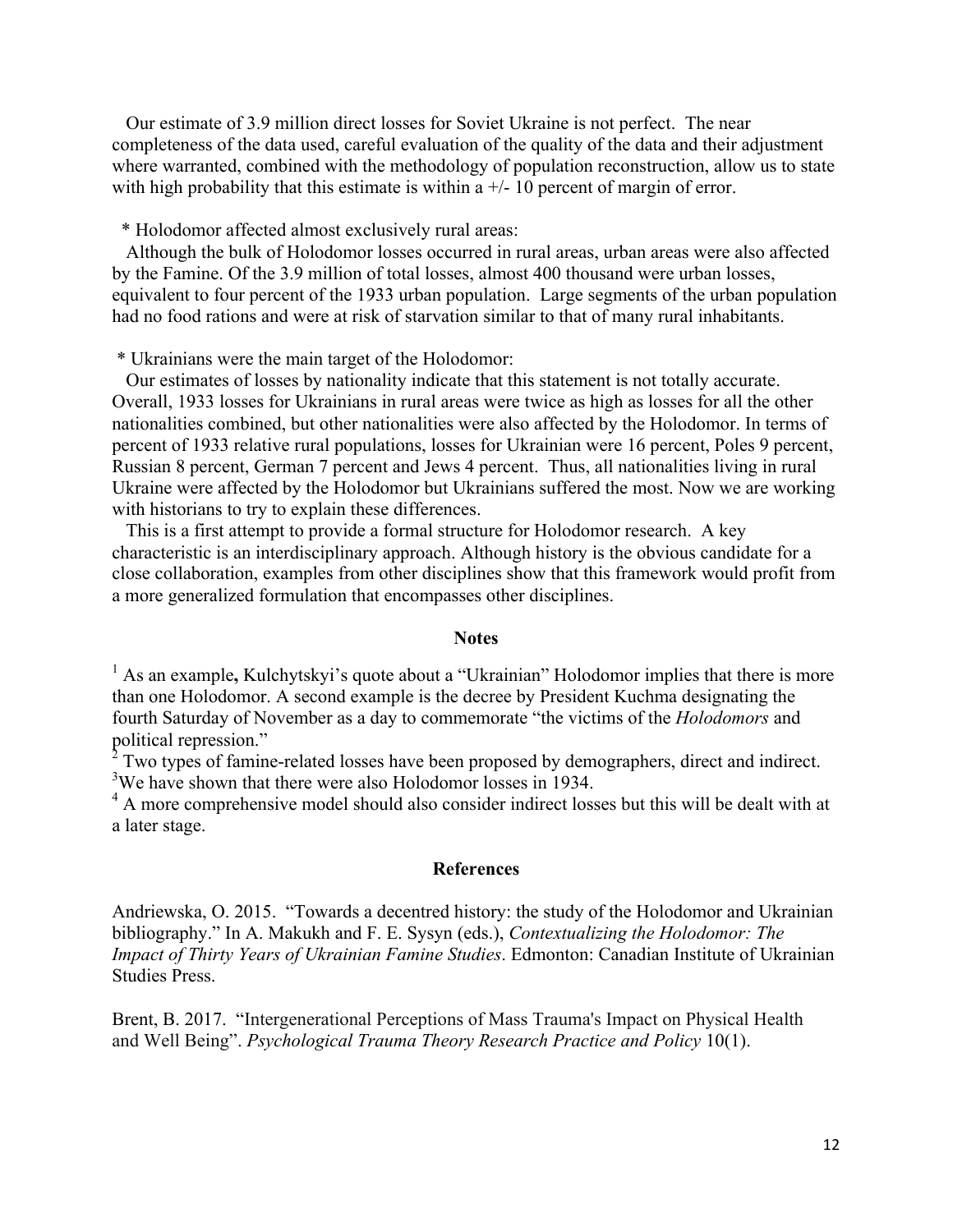Cameron, S. 2018. "The Kazakh Famine and the Ukrainian Famine: A Comparison." Paper presented at the *New Interdisciplinary Perspectives on the Holodomor* conference. Chapel Hill: University of North Carolina (October 5-7).

Conquest, R. 1986. *The Harvest of Sorrow: Soviet Collectivization and the Terror-Famine*. New York and Oxford: Oxford University Press.

Davies, R. W. and S. Wheatcroft. 2002. "The Soviet Famine of 1923-33 and the Crisis in Agriculture" in S.G. Wheatcroft (ed.), *Challenging Traditional Views of Russian History*. New York: Palgrave Macmillan.

Davies, R. W. and S. Wheatcroft. 2009. *The Years of Hunger: Soviet Agriculture, 1931-1933*. London: Palgrave Macmillan.

Graziosi, A. 2005. "The Soviet 1931-1933 Famines and the Ukrainian Holodomor: Is a new interpretation possible, and what would its consequences be?" *Ukrainskyi Istorychnyj Zhurnal,* no.3 (in Ukrainian).

Graziosi, A. 2009a. "The Soviet 1931-1933 Famines and the Ukrainian Holodomor: Is a new interpretation possible, and what would its consequences be?", in *Stalinism, Collectivization and the Great Famine*, 65-83. Cambridge: Ukrainian Studies Fund.

Graziosi, A. 2009b. "The Great Soviet Peasant War: Bolsheviks and Peasants, 1917-1933", in S*talin, Collectivization and the Great Famine*, 5-64. Cambridge: Ukrainian Studies Fund.

Horyn, H. 2015. "Holodomor 1932–33 - nyshchivnyi udar po fundamental′nykh ustroiakh tradytsiinoho ukladu zhyttia ukraïns′koho sela," in *Vidlunnia holodomoru-henotsydu 1932– 1933: Etnokul′turni naslidky holodomoru v Ukraïni (*Lviv, 2005), 1.

Hrynevych, L. 2008-2012. *Khronika Kolektyvizatsii ta Holodomoru v Ukrajini:1927-1933, vols 1-3.* Kyiv: Krytyka.

Kondrashin, V. V. 2008. *Golod 1932-1933 godov: tragedia rossiiskoi derevni*. M.: ROSSPEN; Fond Pervogo Presidenta Rossii B. N. Eltsina.

Kondrashin, V. V. 2011. Novyie dokumenty rossiiskikh arkhivov o golode 1932-1933 gg. v SSSR. In Kondrashin V. V. (ed.). *Sovremennaia rossiisko-ukrainskaia istoriographia goloda 1932-1933 gg. v SSSR.* Moscow: ROSSPEN.

Krutsyk, R. 2011. Narodna Vijna: 1917-1932. *Putivnyk do ekspozytsji [People's war: 1917 - 1932.* Guidebook to exposition]. Kyiv (in Ukrainian).

Kulchytskyi, S. 2007. *Holodomor 1932-1933 rr. iak genozyd: trudnoschi usvidomlennia*. Kyiv: Nash chas.

Kulchytskyi, S. V. 2008. *Holodomor 1932-33 rr. yak henotsyd.* Kyiv: Nash Chas.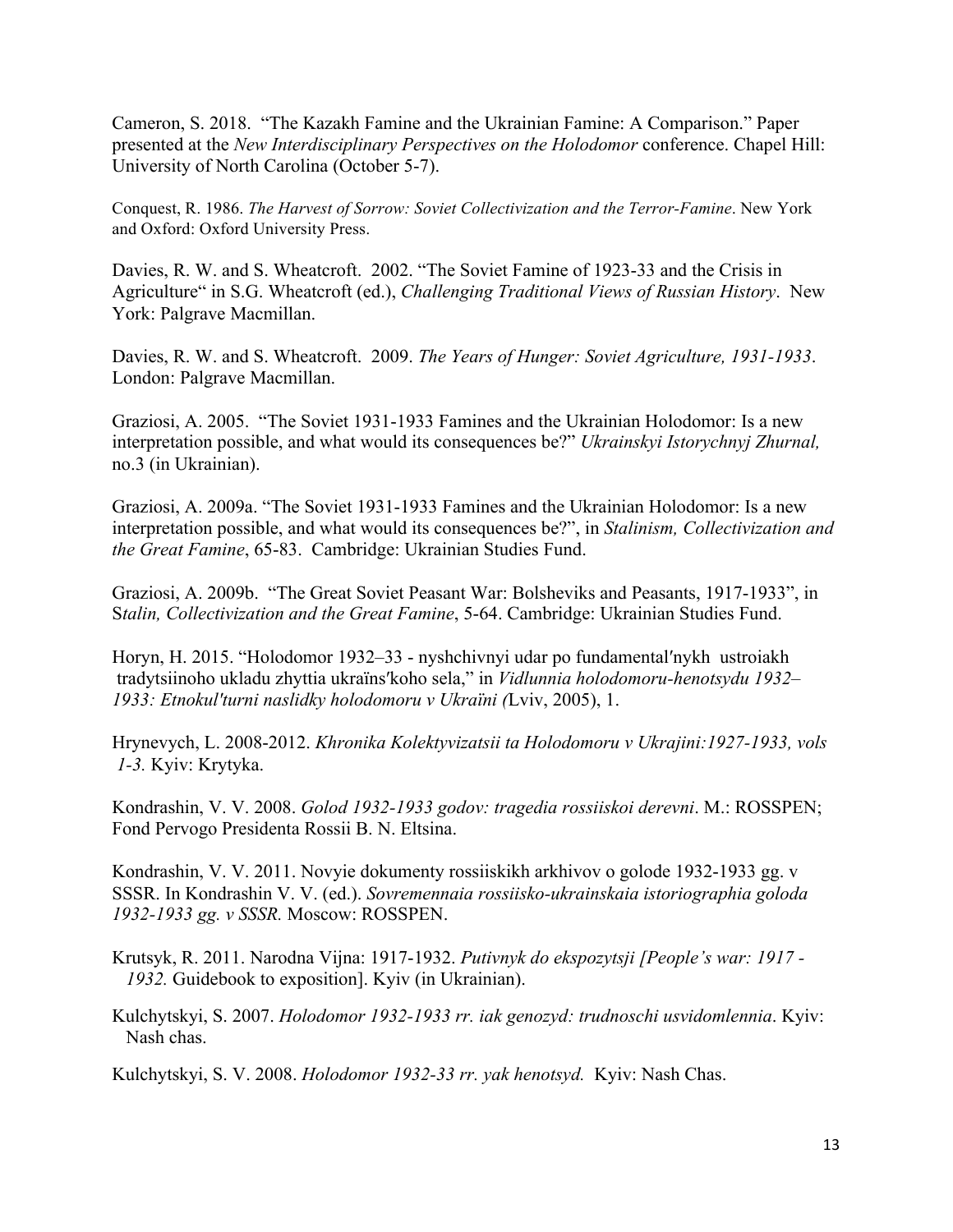Kulchytskyi, S. 2015. "The Holodomor of 1932-33: How and Why?." In *Contextualizing the Holodomor: The Impact of Thirty Years of Ukrainian Famine Studies*, A. Makuch and F. E. Sysyn (eds.), 88-111. Toronto: Canadian Institute of Ukrainian Studies.

Levchuk et al. 2015. "Losses in urban and rural areas of Ukraine due to the 1932-193 Famine: new Estimates." *Ukrainian Historical Journal* 4 (523), pp. 84-112.

Levchuk et al. 2018a. "What is behind the regional variations in Holodomor losses in Ukraine: the role of grain procurement and collectivization." Paper presented at the *New Interdisciplinary Perspectives on the Holodomor* conference. Chapel Hill: University of North Carolina (October 5-7).

- Levchuk et al. 2018b. "Regional 1932-1933 famine losses: a comparative analysis of Ukraine and Russia (manuscript).
- Lumey et al. 2015. "Association between type 2 diabetes and prenatal exposure to the Ukraine famine of 1932-33: A retrospective cohort study." Lancet Diabetes Endocrinol 2015, http://dx.doi.org/10.1016/ S2213-8587(15)00279-X.

Lumey, L. H. 2018. "The long term impact of exposure to the Ukraine famine of 1932-33 during gestation on Type 2 diabetes at later age: Current work and new initiatives." Paper presented at the *New Interdisciplinary Perspectives on the Holodomor* conference. Chapel Hill: University of North Carolina (October 5-7).

Mace, J. 1986. "The man-made famine of 1933 in Soviet Ukraine." In R. Serbyn and B. Krawcjhenko (eds.), *Famine in Ukraine, 1932-1933*. Edmonton: Canadian Institute of Ukrainian Studies.

Maksudov, S. 1983. Demographichni vtraty naselennia Ukrainy v 1927-1938 rokakh. *Suchasnist* 10: 32*–*43 (in Ukrainian).

 . 1989. *Poteri naseleniya S.S.S.R.* [Losses of population of the USSR.]. Benson, Vermont: Chelidze Publications (in Russian).

 . 1991. Demographichni vtraty naselennia Ukrainy v 1930-1938 rokakh [Demographic losses of Ukraine in 1930-1938]. *Ukrainiskyi Istorychnyi Zhurnal* 1: 121*–*127 (in Ukrainian).

. 1992. Otsinka vtrat naselennia Ukrainy v roky kolektyvizatsii [Estimation of population

losses of Ukraine in the years of collectivization], *Philosofska i sotsiolohichna dumka* 4: 118*–* 131 (in Ukrainian).

 . 1995. The influence of new data on the 1937 and 1939 censuses in the calculation of population decreases in 1926-1937 and 1939-1945. Paper presented at the *International Conference on the Soviet Population in the 1920s and 1930. Toronto: Univ. of Toronto* (January 27*–*29).

Martin, T. 2001. *The Affirmative Action Empire.* Ithaca and London: Cornell University Press.

Noll, W. 1999. *Transformatsia kromadiansjkoho suspilstva. Usna istoria selansjkoii kultury* 1920-1930 rr. Kyiv: Rodovid.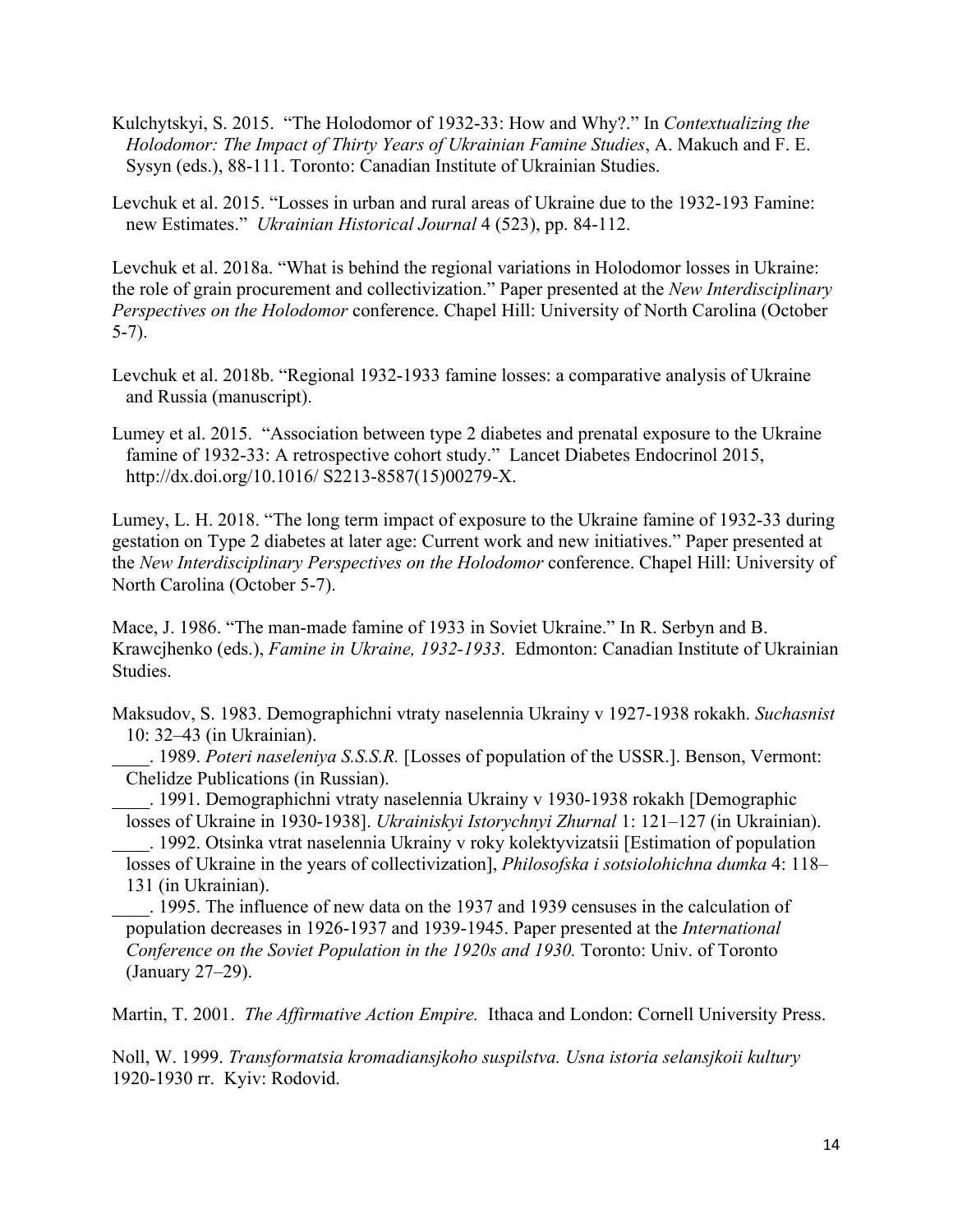Patryliak, B. 2012. *Resistance of the Ukrainian peasantry to the socio-economic measures of Soviet regime in 1927-33.* PhD thesis. Kyiv: Taras Shevchenko National University of Kyiv.

Rozenas A. and Y. Zhukov 2018. "Mass repression and political loyalty: evidence from Stalin's terror by hunger." Paper presented at the *New Interdisciplinary Perspectives on the Holodomor* conference. Chapel Hill: University of North Carolina (October 5-7).

Rudnytskyi et al. 2015a. 1932-34 Famine Losses within the Context of the Soviet Union, in Curran D., L. Luciuk, and A. Newby (eds.). *Famines in European Economic History: The Last Great European Famines Reconsidered,* 167-169 and 192-222. New York: Routledge (Explorations in Economic History).

Rudnytskyi, O. et al. 2015b. Demography of a man-made human catastrophe: The case of massive famine in UkrSSR 1932–1933. *Canadian Studies in Population* 42(1–2): 53–80.

Shapoval, Y. 2007. "Significance of newly discovered documents for understanding the causes and consequences of the famine-genocide of 1932-1933 in Ukraine." In T. Hunczak and R. Serbyn (eds*.), Famine in Ukraine 1932-1933: Genocide by Other Means*. New York: Shevchenko Scientific Society, Inc.

Sobol, P. 2003. "Holodomor 1932–1933 rokiv: osoblyvosti sotsialnykh patolohij," in *Holodomor 1932–1933 rokiv iak velychezna trahediia ukraïns′koho narodu: Materialy Vseukraïns′koï naukovoïkonferentsiï,* Kyiv, 15 lystopada 2002 r.

Stasiuk, O. 2008. "The Deformation of Ukrainian Folk Culture during the Holodomor Years." https://holodomor.ca/wp-content/uploads/2016/05/Olesia-Stasiuk.pdf.

Tauger, M. (2001). *Natural disaster and human actions in the Soviet Famine of 1931-1933*. The Carl Beck Papers in Russian and East European Studies, 1506. Pittsburg, University of Pittsburg.

Viola, Lynn. 1996. *Peasant Rebels under Stalin: Collectivization and the Culture of Peasant Resistance.* New York: Oxford University Press.

Werth, N. 2008. "The great Ukrainian famine of 1932-33." Online Encyclopedia of Mass Violence, April 18, http://www.massviolence.org/The-1932-1933-Great-Famine-in-Ukraine.

Wheatcroft, S. G. 1990. "More Light on the Scale of Repression and Excess Mortality in the Soviet Union in the 1930s." *Soviet Studies*, 42 (2): 355-367.

Wheatcroft, S. G. 2004. "Towards Explaining Soviet Famine of 1923-3: Political and Natural Factors in Perspective", *Food and Foodways*, 12: 107-136.

Wheatcroft, S. G. 2018. The Turn Away from Economic Explanations for Soviet Famines. *Contemporary European History* 27 (1): 465-469.